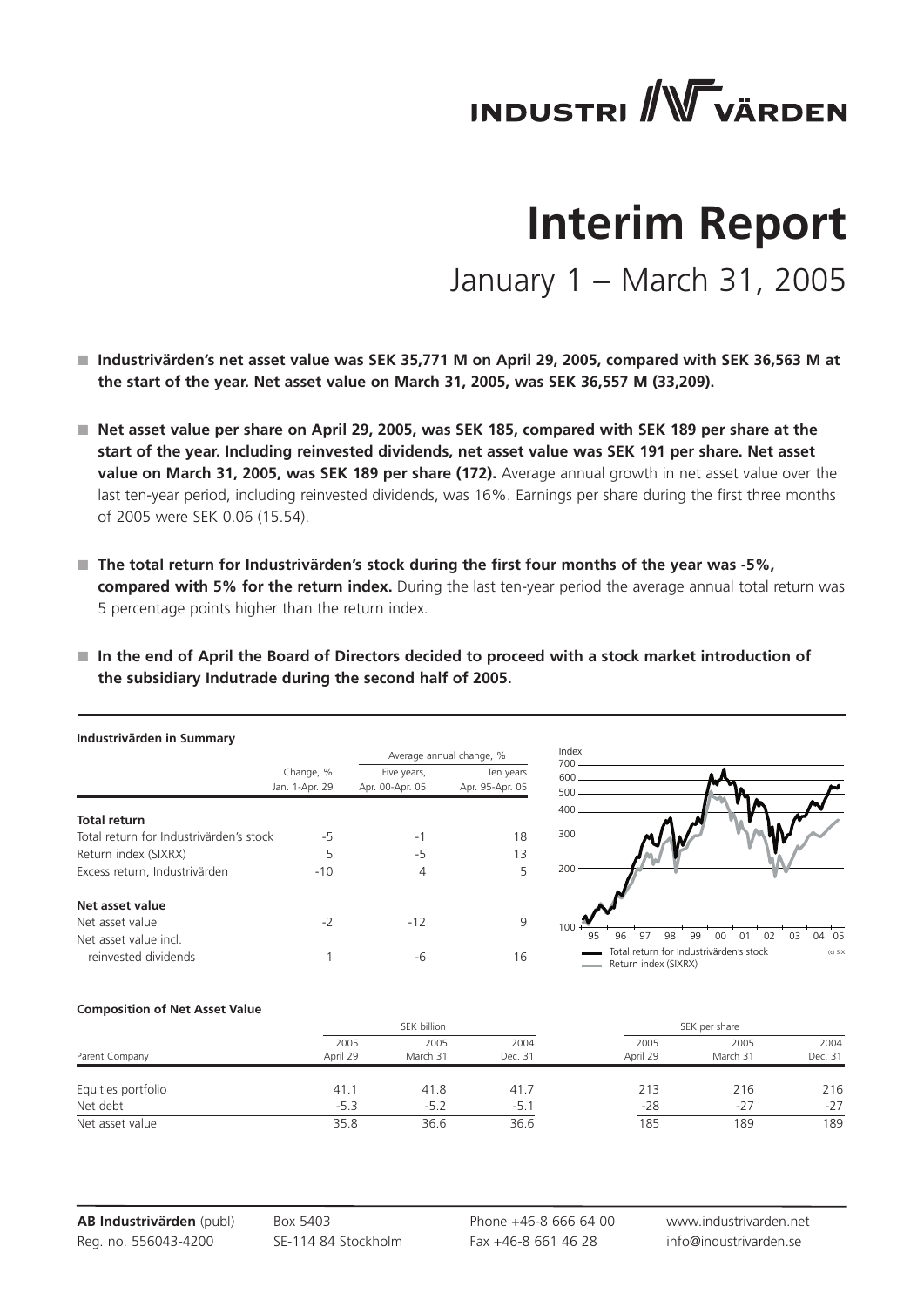Industrivärden is one of the Nordic region's leading holding companies, taking an active ownership role in a concentrated selection of listed Nordic companies with good development potential. Industrivärden's mission is to create shareholder value based on a professional investment operation and active ownership. The goal is to generate high growth in net asset value over time. Based on this, the aim is to deliver a total return to Industrivärden's shareholders that is higher, over time, than the average for the Stockholm Stock Exchange. For more information, visit our website: www.industrivarden.net.

## **CEO's Message**

The trend in the world economy remains favorable, despite signs of a slight slowdown primarily in the U.S. and Japanese economies. The euro area continues to lag behind in an otherwise relatively favorable global trend. Even though we have probably passed a high point in the economy, it appears that the years immediately ahead will provide continued favorable conditions for our portfolio companies, with relatively good growth and low interest rates. However, prices of raw materials as well as oil are uncertainty factors.

Our portfolio companies have leading global market positions and are strongly positioned to capitalize on this relatively favorable situation. However, this requires continued focus on internal efficiency. In the current situation, many logical expansion acquisitions are difficult to achieve for public companies, which are valued in a different manner than companies that are bought and sold in the private equity sector. This difference in valuation is a result of different valuation systems and a strong appetite for risk in the private equity sector resulting from very liquid credit markets. This difference should even out over time, however.

During this year we have acquired additional shares in SCA worth approximately SEK 700 M at prices that we consider to be attractive.

In late April Industrivärden's board decided to proceed with a stock market introduction of the subsidiary Indutrade during the second half of 2005. This decision is entirely in line with our strategy to work as active owners with a transparent portfolio of listed Nordic companies. The trading company Indutrade has experienced favorable development for many years. Listing the company will open new opportunities for it at the same time that Industrivärden will remain as an active owner with an approximate 35% stake in a company with bright future prospects.

During the first quarter we achieved our ambition of covering our management costs through our short-term equity and derivative trading. The profit generated by these activities was SEK 37 M, compared with our management costs, which were unchanged at SEK 20 M.

This quarterly report is the first to be prepared in accordance with the new International Financial Reporting Standards (IFRS). The income statement thus includes all changes in the value of the equities portfolio, which is why fluctuations in earnings both upwards and downwards may be great in the near term. The net asset value reporting provided at the beginning of this interim report is therefore the most important tool for gauging Industrivärden's development.

anders nyrén *President and CEO*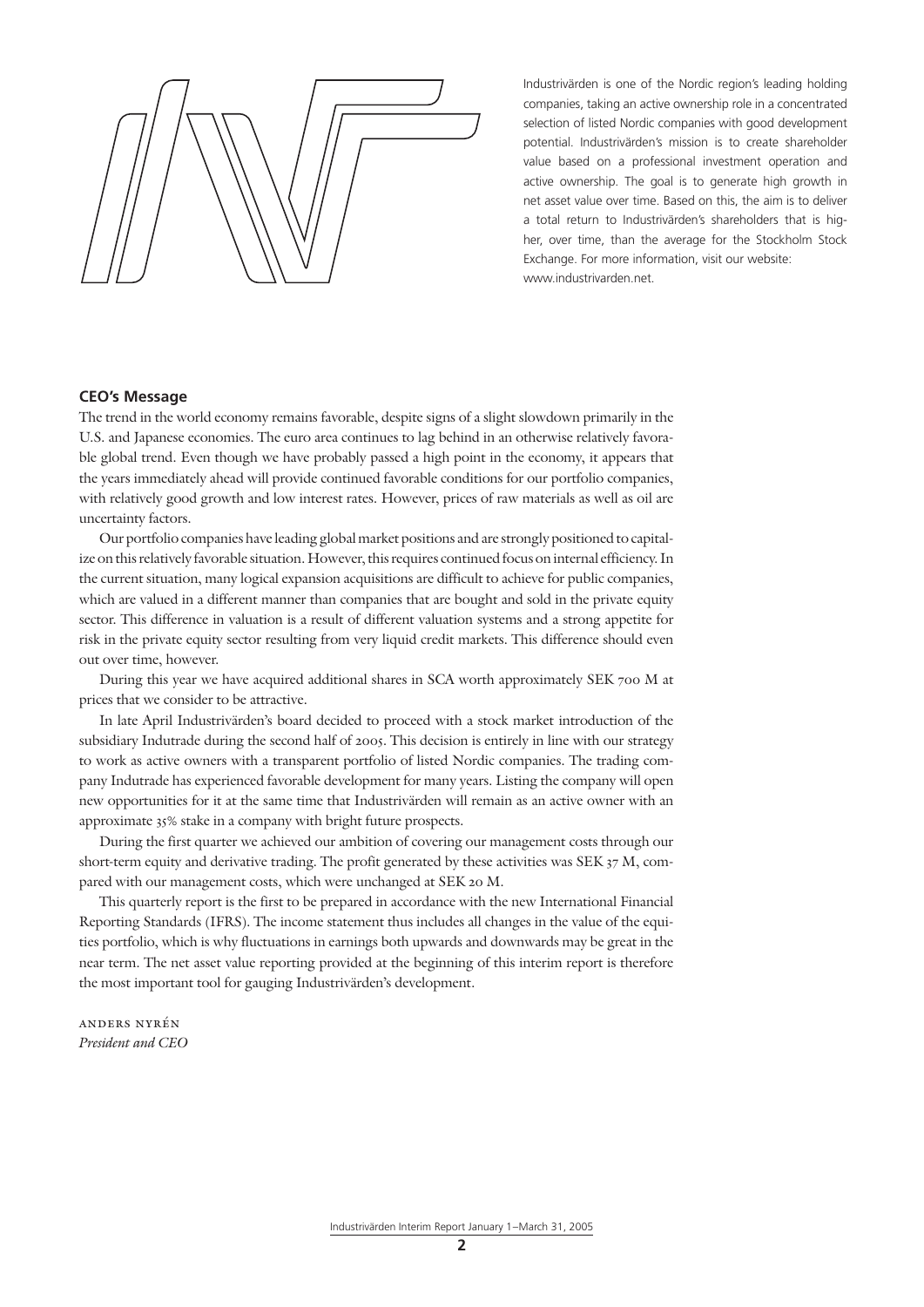## **NET ASSET VALUE**

The average annual change in net asset value over the last tenyear period was 9%. Including reinvested dividends, the annual increase would have been 16%, compared with 13% for the return index.

Total growth in net asset value including reinvested dividends

#### **Development of Net Asset Value Net Asset Value per Share**



during the last ten-year period was 323%, compared with 242% for the return index.

Net asset value consists of the difference between the market value of the equities portfolio and net debt. Its development over the last ten-year period is shown in the charts below.



The value of Industrivärden's equities portfolio on March 31, 2005, was SEK 41,765 M. Stocks were purchased for SEK 361 M and sold for SEK 325 M.

Management costs amounted to SEK 20 M, which were covered by the surplus generated by derivative transactions and shortterm equity trading, which amounted to SEK 37 M. Net financial items for portfolio management amounted to SEK -42 M. Overall, net debt increased by SEK 80 M, to SEK 5,208 M.

Net asset value at the end of March 2005 was SEK 36.6 billion, which was unchanged compared with the start of the year.

As per April 29, 2005, net asset value was SEK 35.8 billion, taking into account SEK 1,159 M in dividends rendered and SEK 1,275 M in dividends received from holdings in the equities portfolio.

#### **Development of Net Asset Value, January 1–March 31, 2005**  SEK M

| Net asset value, March 31, 2005<br>36,557 |                                                    |       |          |  |  |  |
|-------------------------------------------|----------------------------------------------------|-------|----------|--|--|--|
|                                           | Closing value                                      |       | $-5,208$ |  |  |  |
|                                           | Other <sup>1</sup>                                 | 18    | -80      |  |  |  |
|                                           | Purchases/sales of stocks, net                     | $-36$ |          |  |  |  |
|                                           | Net financial items                                | $-42$ |          |  |  |  |
|                                           | Management costs                                   | $-20$ |          |  |  |  |
| Net debt                                  | Opening value                                      |       | $-5,128$ |  |  |  |
|                                           | Closing value                                      |       | 41,765   |  |  |  |
|                                           | Change in value of existing portfolio <sup>1</sup> | 38    | 74       |  |  |  |
|                                           | Sales                                              | -325  |          |  |  |  |
|                                           | Purchases                                          | 361   |          |  |  |  |
| Equities portfolio Opening value          |                                                    |       | 41,691   |  |  |  |
| Net asset value, Dec. 31, 2004            |                                                    |       |          |  |  |  |
|                                           |                                                    |       |          |  |  |  |

<sup>1</sup> Includes a combined surplus of SEK 37 M from derivative transactions and short-term equity trading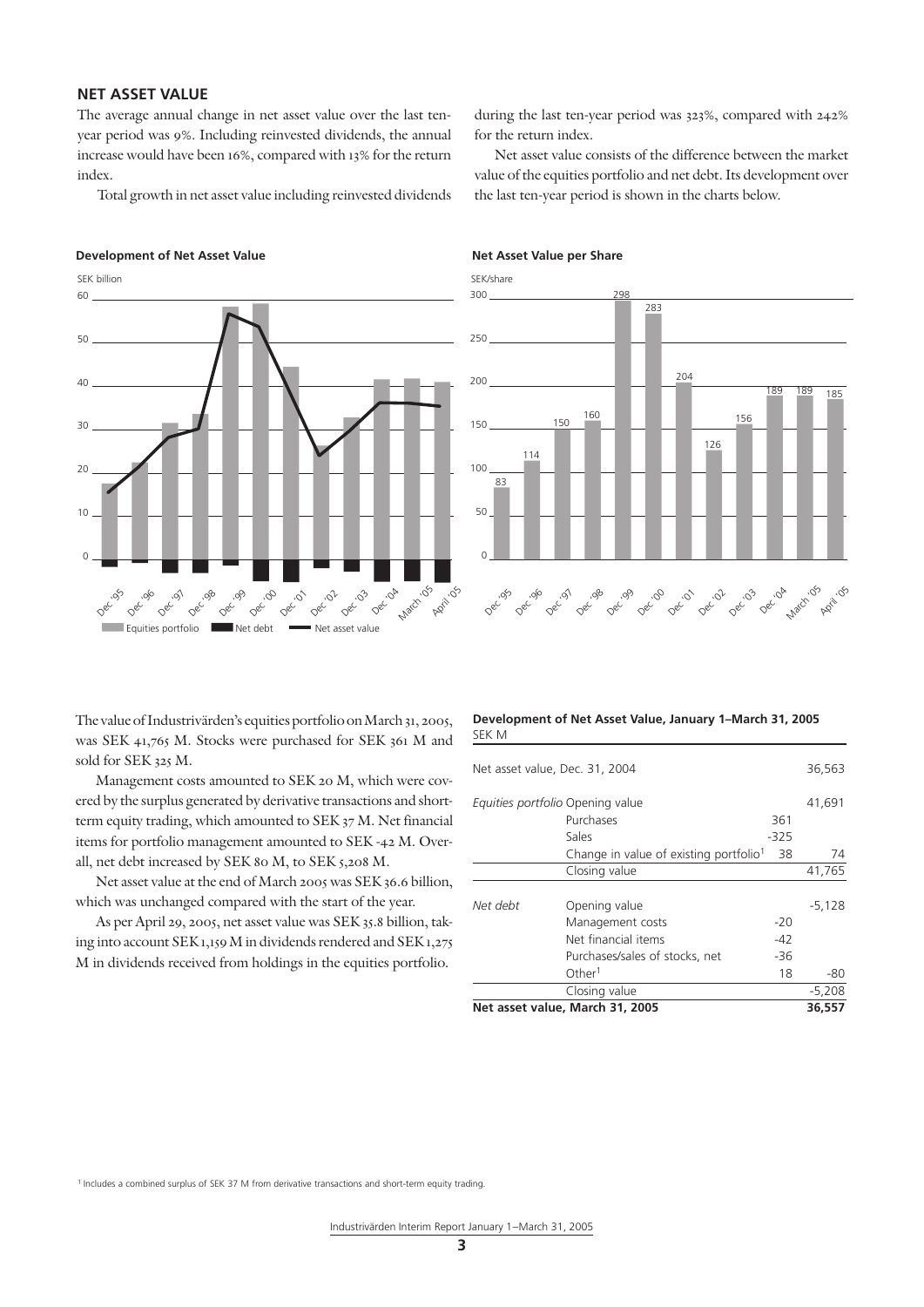## **Equities Portfolio2**

The market value of Industrivärden's equities portfolio on March 31, 2005, was SEK 41,765 M (SEK 41,691 M at the start of the year), which exceeded cost by SEK 21,895 M (SEK 21,660 M at the start of the year). See the detailed portfolio specification as per

March 31, 2005, on page 7. The market value on April 29, 2005, was SEK 41,062 M. Taking into account purchases and sales, the change in value was -3% since the start of the year.

|                |                       |                  | Total          |                 | Average                |               |                       |
|----------------|-----------------------|------------------|----------------|-----------------|------------------------|---------------|-----------------------|
|                | As per March 31, 2005 |                  | return, %      |                 | annual total return, % |               | As per April 29, 2005 |
|                |                       | Value breakdown, | Period,        | Five years,     | Ten years,             |               | Value breakdown,      |
| Company        | No. of shares         | SEK M            | Jan 05-Mar. 05 | Mar. 00-Mar. 05 | Mar. 95-Mar. 05        | No. of shares | SEK M                 |
|                |                       |                  |                |                 |                        |               |                       |
| Handelsbanken  | 66,364,100            | 11,083           | $-3$           | 13              | 23                     | 66,364,100    | 10,618                |
| Sandvik        | 26,927,500            | 7,917            | 10             | 10              | 14                     | 26,927,500    | 7,486                 |
| Ericsson       | 372,000,000           | 7,514            | $-7$           | $-31$           | 8                      | 372,000,000   | 7,849                 |
| <b>SCA</b>     | 19,362,860            | 5,160            | $-7$           | 9               | 13                     | 21,029,660    | 5,266                 |
| Skanska        | 32,299,756            | 2,762            |                | 8               | 16                     | 32,299,756    | 2,762                 |
| SSAB           | 14,094,550            | 2,474            | 10             | 17              | 14                     | 14, 163, 150  | 2,323                 |
| Indutrade      |                       | 2,022            |                |                 |                        |               | 2,022                 |
| Ossur hf       | 71,118,000            | 687              | 9              | 2               |                        | 71,118,000    | 644                   |
| <b>Munters</b> | 3,219,350             | 612              | -5             | 14              |                        | 3,269,000     | 554                   |
| Isaberg Rapid  |                       | 290              |                |                 |                        |               | 290                   |
| Others         |                       | 1,244            |                |                 |                        |               | 1,248                 |
| <b>Total</b>   |                       | 41,765           | 0              |                 |                        |               | 41,062                |
| Return index   |                       |                  |                | -6              | 14                     |               |                       |

Of the shareholdings listed above, Munters and Ossur have been held for less than five years, while Sandvik has been held for less than ten years. The valuations of the wholly owned subsidiaries Indutrade and Isaberg Rapid are explained in a definition on page 10.

*Handelsbanken's* net interest income and net commissions rose during the first quarter. However, operating profit was slightly lower than a year ago, mainly due to lower income from equity trading. Overheads increased slightly due to expansion abroad, among other things. Loan losses decreased further from low levels. The capital ratio remained high.

*Sandvik* achieved record earnings after net financial items in 2004 as a result of strong demand in all its business areas, higher market shares, greater capacity utilization and the completion of efficiency improvement measures. Operating profit improved for all three business areas. The Tooling and Materials Technology units both improved their operating profits by more than 60%. The return on capital employed was a record 19.4%. The interim report for the first quarter will be released on May 3.

*Ericsson's* income after financial items for the first quarter nearly doubled as a result of higher volumes, a favorable balance of products and continued focus on lower costs of goods sold. Ericsson's market share in mobile infrastructure equipment increased by 2-3 percentage points in 2004. The Professional Services area was awarded a major strategic contract in Italy. The global market for mobile systems is expected to grow somewhat in 2005 compared with 2004.

SCA's earnings after financial items decreased mainly due to pressure on prices in Europe and costs for ongoing efficiency improvement programs. The effect of higher delivery volumes has been offset by strong competitive pressure in SCA's most important product areas. However, the North American market is showing improved demand and rising prices in several product areas. The ongoing efficiency improvement program is expected to generate cost savings of slightly more than a billion kronor, with full effect starting in 2006.

*Skanska's* income after financial items rose during the first quarter, mainly due to higher gains on sales of commercial premises. Virtually all business units reported improved earnings. Margins in the core Construction operation and in the Residential Project Development operation improved during the period. The lower level of order bookings should be seen against the background of the very large contracts that were signed during the corresponding period a year ago.

*SSAB's* profit after financial items during the first quarter was very strong and slightly more than a billion kronor higher compared with the same period a year ago. The earnings increase is attributable to improved margins following price increases, which more than amply compensated for higher costs for trading products. Deliveries of ultra high strength steel sheet and quenched steel rose 15% during the quarter. A continued global rise in demand for steel is expected in 2005, although at a lower growth rate than in 2004.

<sup>2</sup> Pertains to the Parent Company's equities portfolio. Based on these holdings, derivative transactions are also conducted. Industrivärden also conducts short-term equity trading through the subsidiary Nordinvest, which had shareholdings with a market value of SEK 211 M on March 31, 2005.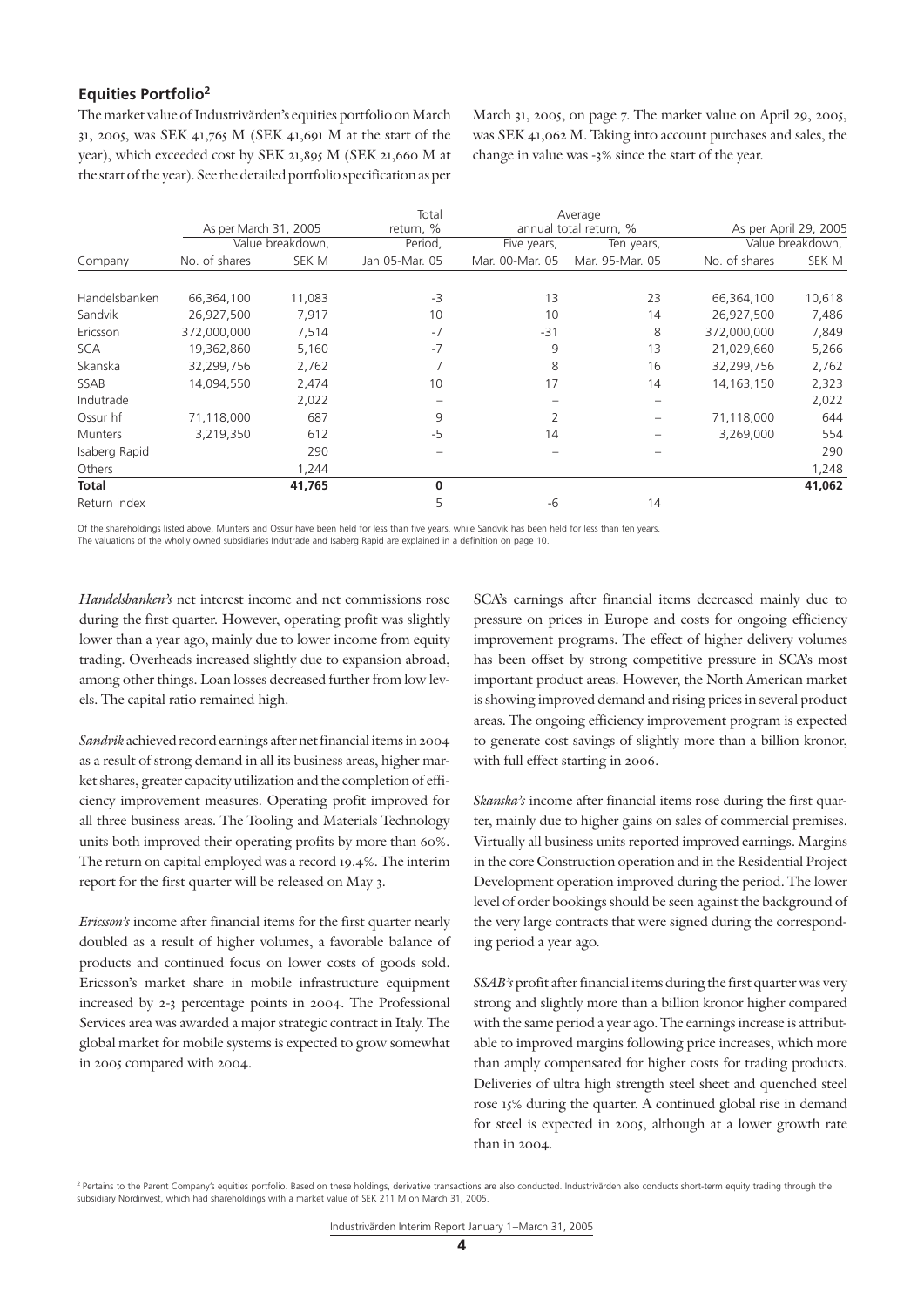*Indutrade's* earnings after financial items for the first three months of the year were level with the same period a year ago. Order bookings continued to be favorable, and the return on capital employed remained high.

*Ossur* reported earnings after financial items for the first quarter that were on a par with the same period a year ago, with continued high profitability.

*Munters'* earnings after financial items improved slightly during the first quarter, mainly in the Dehumidification segment. Additional efficiency improvement programs will be carried out within the Moisture Control Services (MCS) operations in Europe. The cost-cutting measures taken in 2004 have had the intended effect.

*Isaberg Rapid* reported poorer earnings after financial items for the first three months.

## *Equity Transactions During the Year*

During the first quarter of 2005, purchases of stocks totaled SEK 361 M and sales totaled SEK 325 M. Major purchases consisted of 981,300 SCA B and 6,000,000 Ossur hf. Major sales consisted of 1,000,000 Pfizer Inc. (the entire holding) and 1,293,000 Nokia. Purchases and sales of listed stocks during the first three months of 2005 are shown in the table below.

| <b>Purchases</b>                  | No. of shares | SEK M |  |
|-----------------------------------|---------------|-------|--|
|                                   |               |       |  |
| SCA B                             | 981,300       | 259   |  |
| Ossur hf                          | 6,000,000     | 57    |  |
| Other                             |               | 45    |  |
| <b>Total</b>                      |               | 361   |  |
| <b>Sales</b>                      | No. of shares | SEK M |  |
| Pfizer Inc. (entire shareholding) | 1,000,000     | 170   |  |
| Nokia                             | 1,293,000     | 145   |  |
| Other                             |               | 10    |  |
| <b>Total</b>                      |               | 325   |  |

After the end of the reporting period, from April 1 through April 29, 2005, stocks were purchased for a total of SEK 524 M and sold for SEK 77 M. Major net purchases consisted of 1,666,800 SCA B.

*Derivative Transactions and Short-Term Equity Trading* A profit of SEK 37 M was generated from derivative transactions by the Parent Company and short-term equity trading by Nordinvest.

## **Net Debt**

The Parent Company's net debt was SEK 5.2 billion on March 31, 2005, including SEK 4.9 billion in interest-bearing net debt, corresponding to a net debt-equity ratio of 11.7% (11.5% at the start of the year), as shown in the specification below.

Net debt as per April 29, 2005, was SEK 5.3 billion, including SEK 5.0 billion in interest-bearing net debt. Interest-bearing net debt increased by SEK 0.2 billion since the start of the year. The net debt-equity ratio was 12.1%.

#### **Change in Interest-Bearing Net Debt**

| SEK M                                | March 31<br>2005 | Change | Dec. 31<br>2004 |
|--------------------------------------|------------------|--------|-----------------|
|                                      |                  |        |                 |
| Cash and cash equivalents            | 483              | 30     | 453             |
| Current interest-bearing receivables | 182              | $-176$ | 358             |
| Long-term interest-bearing           |                  |        |                 |
| liabilities                          | 4,500            | 398    | 4,102           |
| Current interest-bearing liabilities | 1,176            | -474   | 1,650           |
|                                      | 5,011            | 70     | 4,941           |
| Less: liabilities to subsidiaries    | $-121$           | 22     | $-143$          |
| Interest-bearing net debt            | 4.890            | 92     | 4.798           |
| Market value of equities portfolio   | 41.765           |        | 41,691          |
| Net debt-equity ratio, %             | 11.7             |        | 11.5            |

### **Debt-Equity Ratio**

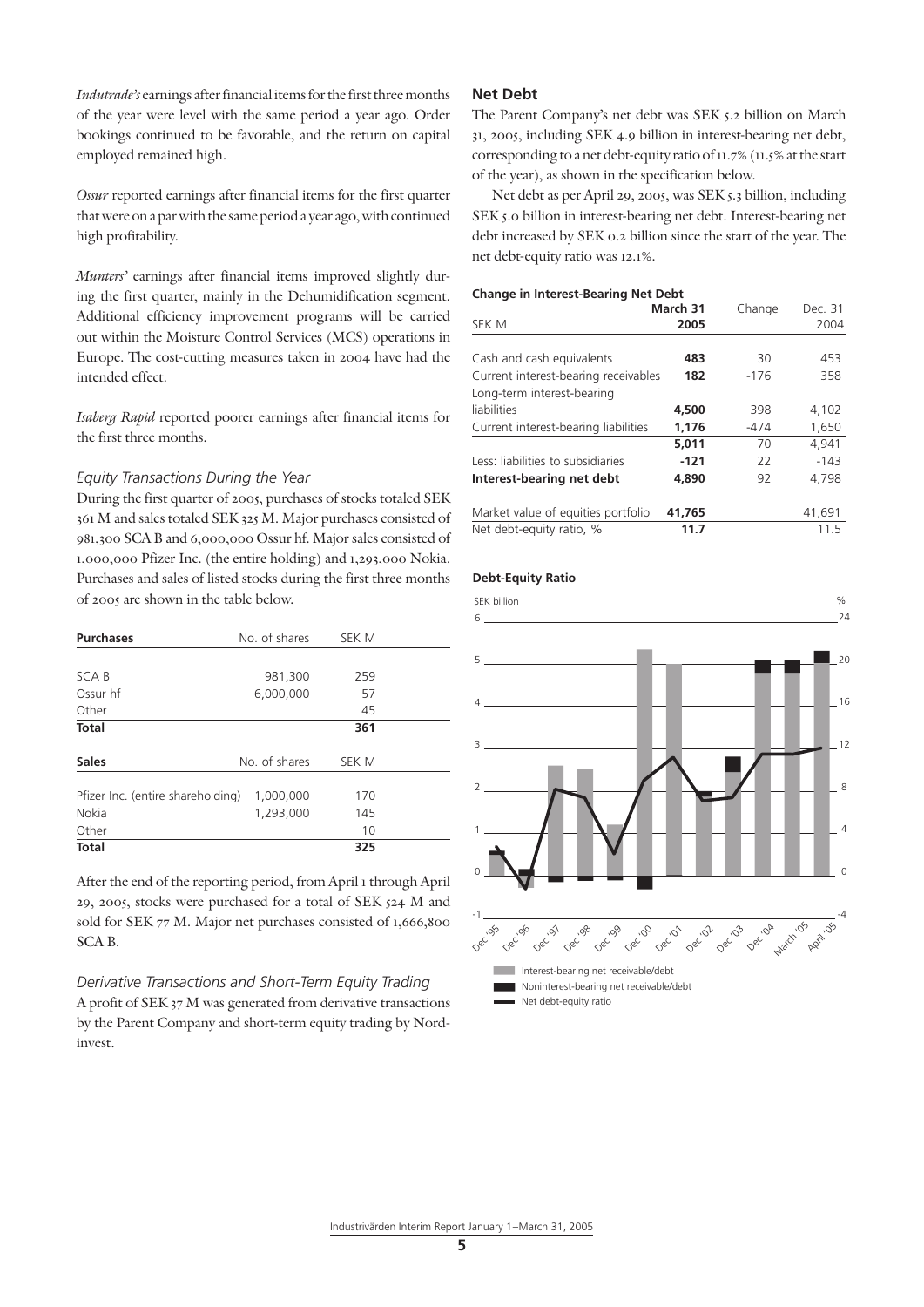## **EARNINGS**

Consolidated earnings from portfolio management amounted to SEK 40 M (3,025), including SEK 0 M (3) in dividend income, SEK 3 M  $(2,994)$  in change in value of stocks, SEK 37 M  $(29)$  from derivative transactions and short-term equity trading, and SEK 0 M (-1) in other income and expenses. Earnings from operating companies amounted to SEK 56 M  $(61)$ , and after SEK -20 M  $(-21)$ in management costs and SEK -48 M (-47) in net financial items, earnings after financial items were SEK 28 M (3,018).

The Group's interest-bearing net debt amounted to SEK 5.4 billion as per March 31, 2005, which is unchanged compared with the start of the year.

## **OTHER INFORMATION Accounting Principles**

Starting on January 1, 2005, Industrivärden's consolidated financial statements are prepared in accordance with International Financial Reporting Standards (IFRS). The interim report for the first quarter of 2005 is thus the first report that the company is presenting in accordance with IAS 34. Industrivärden applied the recommendations and pronouncements issued by the Swedish Financial Accounting Standards Council through 2004. The transition to IFRS is reported in accordance with IFRS 1, which is why the transition date is January 1, 2004, since the comparison year, 2004, is also presented in accordance with IFRS.

The accounting principles that have the greatest impact on Industrivärden's reporting are IAS 39 Financial Instruments: Recognition and Measurement, which concerns the measurement of financial instruments at fair value, and IAS 28 Investments in Associates, which covers the reporting of holdings in associated companies. The effect of these reporting standards on the accounting and on Industrivärden's earnings and financial position, initially as well as on a continuing basis, as well as other changes in accounting principles associated with the introduction of IFRS, is shown in Appendix 1 on pages 11-12 of this interim report. In addition, Industrivärden has previously provided a detailed description of the effects of the introduction of IFRS, in the 2004 Year-End Report and the 2004 Annual Report.

Stockholm, May 3, 2005 anders nyrén *President and CEO*

## **Auditors' Examination Report**

We have conducted a general examination of the interim report for AB Industrivärden (publ.) for the period ended March 31, 2005, in accordance with the recommendation issued by FAR (the Swedish Institute of Authorized Public Accountants).

A general examination is limited to discussion with the Company's employees and to an analytical examination of financial information and thus provides a lesser degree of certainty than an audit. We have not performed an audit of this interim report and thus have not issued an audit opinion.

Nothing has come to our attention that indicates that the interim report does not fulfill the requirements for interim reports as prescribed in the Swedish Annual Accounts Act and IAS 34.

Stockholm, May 3, 2005 Öhrlings PricewaterhouseCoopers AB ingvar pramhäll *Authorized Public Accountant*

## **Decisions Made at the Annual General Meeting on April 20, 2005**

Industrivärden's Annual General Meeting was held on April 20 at the Grand Hotel in Stockholm, where the following decisions were made:

- The Annual General Meeting approved the dividend of SEK 6.00 per share. The record date for payment of the dividend was set at April 25, and dividend payments were made via VPC on April 28.
- Boel Flodgren, Tom Hedelius, Finn Johnsson, Fredrik Lundberg, Sverker Martin-Löf, Arne Mårtensson, Lennart Nilsson and Anders Nyrén were reelected as directors on Industrivärden's board. Tom Hedelius was elected as Chairman of the Board.
- The Annual General Meeting resolved to authorize the Chairman of the Board to appoint at least four members from among the major shareholders' representatives, who are not directors on the Company's board, to form with the Chairman a nominating committee for the next election of directors.

 The composition of the nominating committee shall be announced not later than six months before the 2006 Annual General Meeting.

Decision at the statutory board meeting:

■ At the statutory board meeting, Sverker Martin-Löf was named Vice Chairman of the Board.

CEO Anders Nyrén's address to the Annual General Meeting is available upon request from the company and on the company's website, at: www.industrivarden.net/Investor Relations/AGM.

#### **Further Information**

Anders Nyrén, President and CEO, tel. +46 8 666 64 00 Carl-Olof By, Executive Vice President and CFO, tel. +46 8 666 64 00 Sverker Sivall, IR, tel. +46 8 666 64 19

Industrivärden's complete contact information can be found on page 1.

### **Financial Calendar**

Interim report January–June: August 4, 2005 Interim report January–September: October 31, 2005 Year-end report: February 16, 2006 The 2005 Annual Report will be published in mid-March 2006.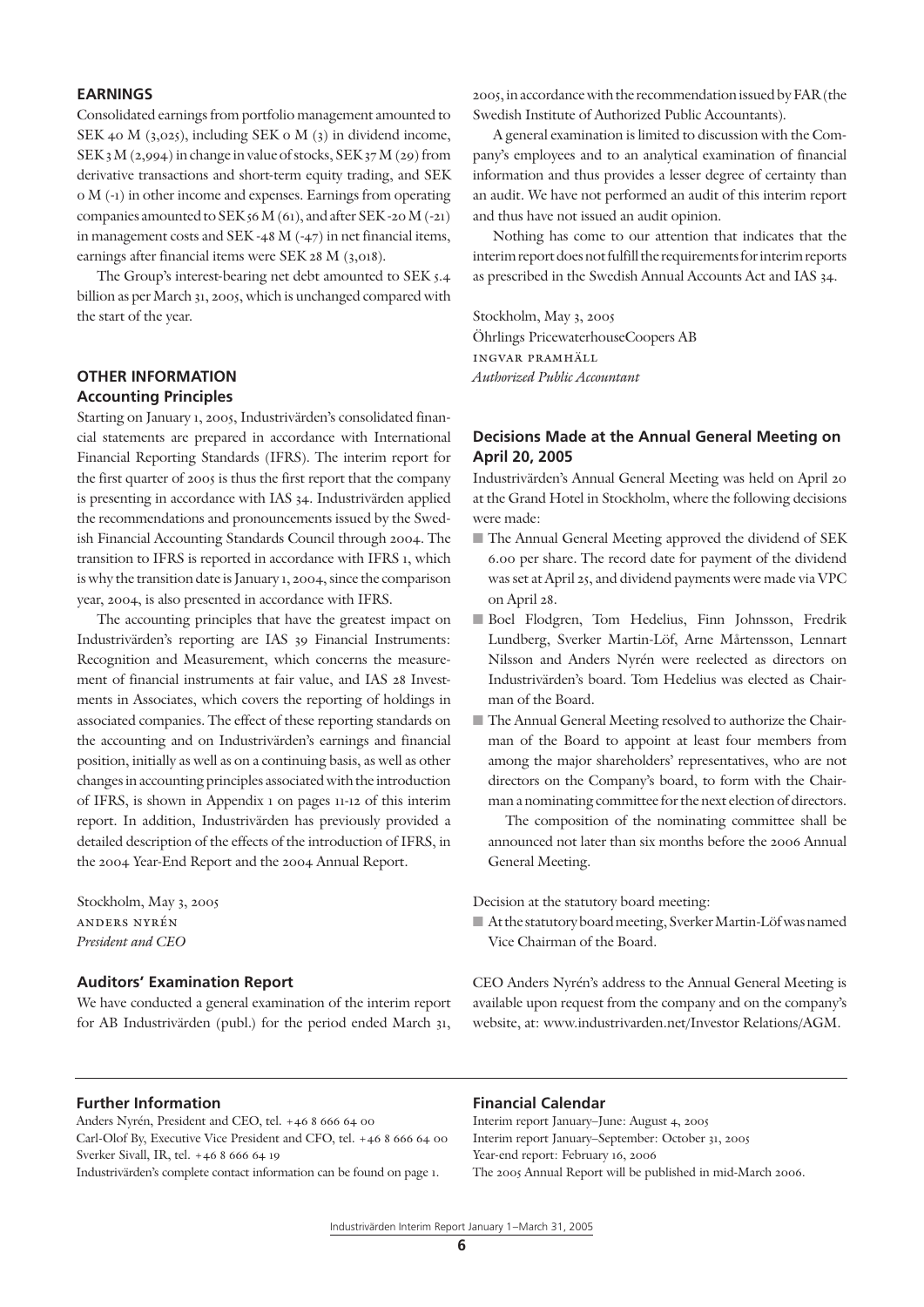## **Parent Company's Equities Portfolio**

|                             |                          |                 |     | Value breakdown |               |                                                      |                                          |       |
|-----------------------------|--------------------------|-----------------|-----|-----------------|---------------|------------------------------------------------------|------------------------------------------|-------|
| Holdings as per             |                          | Market value    |     | Cost            | Surplus value |                                                      | Share of Share of capital Share of votes |       |
| March 31, 2005              | No. of shares            | SEK M SEK/share |     | SEK M           |               | SEK M portfolio value, % in company, % in company, % |                                          |       |
| Handelsbanken A             | 66,364,100               | 11,083          | 57  | 4,405           | 6,678         | 26                                                   | 9.6                                      | 10.1  |
| Sandvik                     | 26,927,500               | 7,917           | 41  | 5,463           | 2,454         | 19                                                   | 10.2                                     | 10.2  |
| Ericsson A                  | 372,000,000              | 7,514           | 39  | 3,125           | 4,389         | 18                                                   | 2.3                                      | 13.3  |
| SCA A<br>SCA B              | 16,982,000<br>2,380,860  | 5,160           | 27  | 1,348           | 3,812         | 12                                                   | 8.2                                      | 28.7  |
| Skanska A<br>Skanska B      | 17,302,756<br>14,997,000 | 2,762           | 14  | 1,579           | 1,183         | 7                                                    | 7.7                                      | 28.6  |
| SSAB A                      | 14.094.550               | 2,474           | 13  | 883             | 1,591         | 6                                                    | 14.0                                     | 18.3  |
| Indutrade                   |                          | 2,022           | 10  | 746             | 1,276         | 5                                                    | 100.0                                    | 100.0 |
| Volvo A<br>Volvo B          | 1,821,700<br>444,120     | 689             | 4   | 506             | 183           | $\overline{2}$                                       | 0.5                                      | 1.1   |
| Ossur hf                    | 71,118,000               | 687             | 4   | 421             | 266           | 2                                                    | 22.3                                     | 22.3  |
| <b>Munters</b>              | 3,219,350                | 612             | 3   | 581             | 31            |                                                      | 12.9                                     | 12.9  |
| Isaberg Rapid               |                          | 290             |     | 203             | 87            | 0                                                    | 100.0                                    | 100.0 |
| Other                       |                          | 555             | 3   | 610             | -55           |                                                      |                                          |       |
| Total as per March 31, 2005 |                          | 41,765          | 216 | 19,870          | 21,895        | 100                                                  |                                          |       |

Valuation of the wholly owned subsidiaries Indutrade and Isaberg Rapid is provided in a definition on page 10.

Total number of Industrivärden shares outstanding: 193,135,612.

|                                |                          |                 |     | Value breakdown |               |                    |                             |                |
|--------------------------------|--------------------------|-----------------|-----|-----------------|---------------|--------------------|-----------------------------|----------------|
| Holdings as per                |                          | Market value    |     | Cost            | Surplus value | Share of           | Share of capital            | Share of votes |
| Dec. 31, 2004                  | No. of shares            | SEK M SEK/share |     | SEK M           | SEK M         | portfolio value, % | in company, % in company, % |                |
| Handelsbanken A                | 66,364,100               | 11,481          | 59  | 4,405           | 7,076         | 28                 | 9.6                         | 10.1           |
| Ericsson A                     | 372,000,000              | 8,072           | 42  | 3,125           | 4,947         | 19                 | 2.3                         | 13.3           |
| Sandvik                        | 26,953,500               | 7,224           | 38  | 5,468           | 1,756         | 17                 | 10.2                        | 10.2           |
| SCA A<br>SCA B                 | 16,982,000<br>1,399,960  | 5,254           | 27  | 1,088           | 4,166         | 13                 | 7.8                         | 28.5           |
| Skanska A<br>Skanska B         | 17,302,756<br>15,000,000 | 2,576           | 13  | 1,580           | 996           | 6                  | 7.7                         | 28.6           |
| SSAB A                         | 14,113,750               | 2,258           | 12  | 885             | 1,373         | 5                  | 14.0                        | 18.3           |
| Indutrade                      |                          | 2,022           | 10  | 693             | 1,329         | 5                  | 100.0                       | 100.0          |
| <b>Munters</b>                 | 3,219,350                | 644             | 3   | 581             | 63            | 2                  | 12.9                        | 12.9           |
| Volvo A<br>Volvo B             | 1,821,700<br>444,120     | 579             | 3   | 506             | 73            | $\overline{2}$     | 0.5                         | 1.1            |
| Ossur hf                       | 65,118,000               | 537             | 3   | 363             | 174           |                    | 20.4                        | 20.4           |
| Isaberg Rapid                  |                          | 290             | 2   | 193             | 97            |                    | 100.0                       | 100.0          |
| Pfizer Inc.                    | 1,000,000                | 178             |     | 300             | $-122$        | 0                  | 0.0                         | 0.0            |
| Other                          |                          | 576             | 3   | 844             | -268          |                    |                             |                |
| Total as per December 31, 2004 |                          | 41,691          | 216 | 20,031          | 21,660        | 100                |                             |                |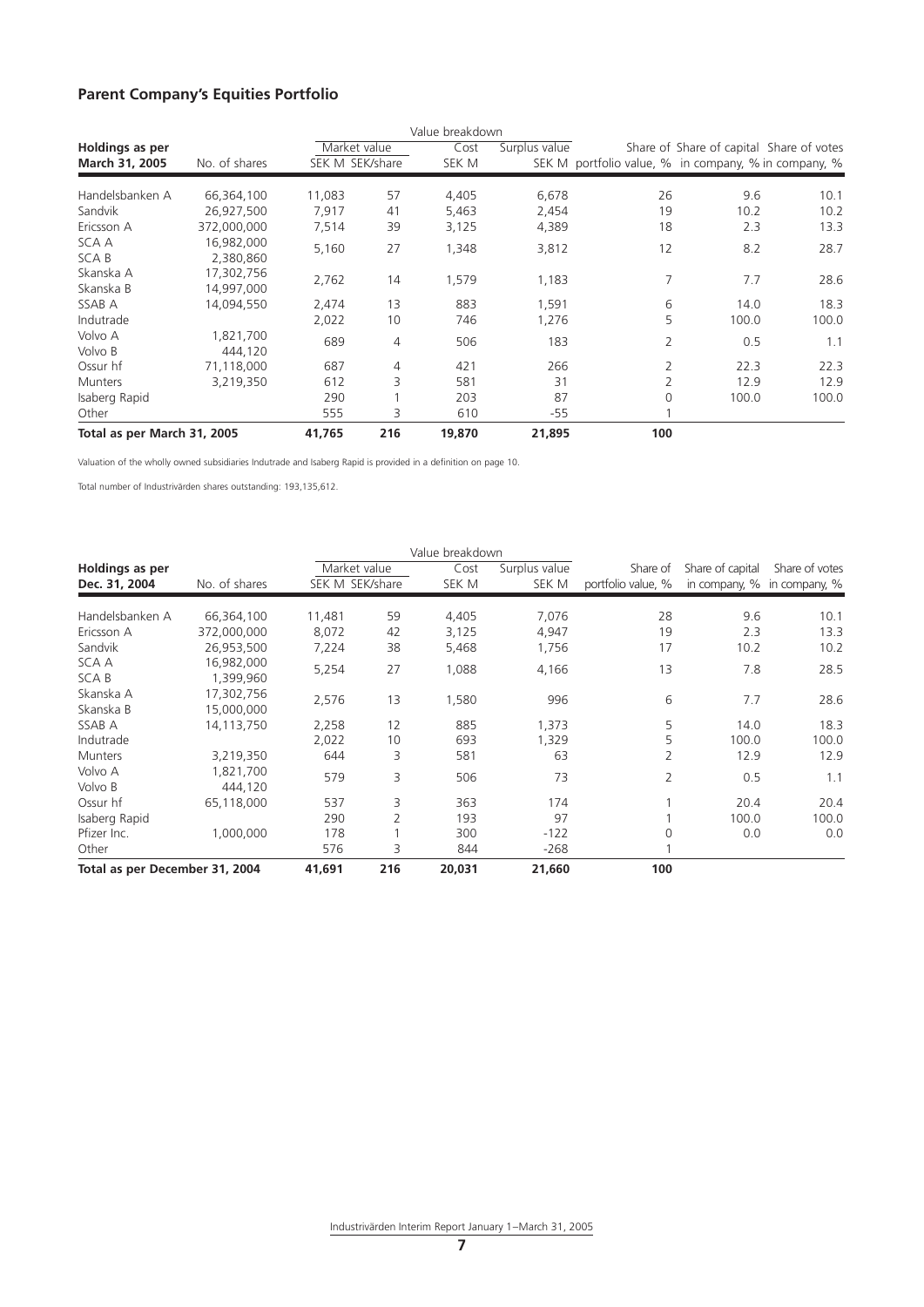## **Industrivärden Consolidated Income Statement**

| Jan.-March<br>Jan.-March<br>Jan.-Dec<br>Portfolio management<br>Dividend income from stocks<br>0<br>3<br>1,032<br>Change in value of stocks<br>3<br>6,427<br>2,994<br>106<br>Derivative transactions and short-term equity trading<br>37<br>29<br>0<br>$-1$<br>-8<br>7,557<br>40<br>3,025<br>Operating companies <sup>3</sup><br>1,046<br>1,066<br>4,348<br>Cost of goods sold<br>$-701$<br>$-714$<br>$-2,924$<br>$-10$<br>-42<br>-8<br>$-221$<br>$-222$<br>$-851$<br>-63<br>$-263$<br>-59<br>1<br>2<br>$-2$<br>266<br>56<br>61<br>-20<br>-21<br>-80<br>7,743<br>76<br>3,065<br>5<br>3<br>Interest income<br>11<br>-62<br>$-211$<br>Interest expenses<br>-44<br>Other financial items<br>9<br>-6<br>27<br>7,570<br>28<br>3,018<br>$\text{Tax}^4$<br>-17<br>-17<br>-84<br>11<br>3,001<br>7,486<br>22<br>95<br>Depreciation included in operating earnings<br>24<br>Earnings per share, SEK <sup>5</sup><br>15.54<br>0.06<br>38.76<br>Indutrade<br>828<br>841<br>3,486<br>Isaberg Rapid<br>225<br>861<br>218<br>Other, net<br>0<br>0<br><b>Total, operating companies</b><br>1,046<br>1,066<br>4,348<br>-23<br>2,962<br>7,326<br>50<br>50<br>243<br>Isaberg Rapid<br>0<br>6<br>1<br>Other, net<br>1<br>0<br>$\Omega$<br><b>Total, operating companies</b><br>51<br>56<br>244<br>7,570<br>28<br>3,018<br>Reported net earnings according to previous accounting principles<br>290<br>1,557<br>Effect of introduction of IFRS:<br>Change in value of equities (IAS 39)<br>2,863<br>6,066<br>Fair valuation of equity derivatives (IAS 39)<br>11<br>3<br>Reversal of goodwill amortization (IFRS 3)<br>10<br>37<br>Impairment of goodwill (IAS 36)<br>-2<br>$\overline{\phantom{a}}$<br>Fair valuation of other financial instruments (IAS 39)<br>$-9$<br>28<br>Discontinuation of associate accounting (IAS 28)<br>$-164$<br>$-203$<br>Total IFRS effects<br>2,711<br>5,929<br>3,001<br>7,486 |                                                      | 2005 | 2004 | 2004 |
|-------------------------------------------------------------------------------------------------------------------------------------------------------------------------------------------------------------------------------------------------------------------------------------------------------------------------------------------------------------------------------------------------------------------------------------------------------------------------------------------------------------------------------------------------------------------------------------------------------------------------------------------------------------------------------------------------------------------------------------------------------------------------------------------------------------------------------------------------------------------------------------------------------------------------------------------------------------------------------------------------------------------------------------------------------------------------------------------------------------------------------------------------------------------------------------------------------------------------------------------------------------------------------------------------------------------------------------------------------------------------------------------------------------------------------------------------------------------------------------------------------------------------------------------------------------------------------------------------------------------------------------------------------------------------------------------------------------------------------------------------------------------------------------------------------------------------------------------------------------------------------------------|------------------------------------------------------|------|------|------|
|                                                                                                                                                                                                                                                                                                                                                                                                                                                                                                                                                                                                                                                                                                                                                                                                                                                                                                                                                                                                                                                                                                                                                                                                                                                                                                                                                                                                                                                                                                                                                                                                                                                                                                                                                                                                                                                                                           | SEK M                                                |      |      |      |
|                                                                                                                                                                                                                                                                                                                                                                                                                                                                                                                                                                                                                                                                                                                                                                                                                                                                                                                                                                                                                                                                                                                                                                                                                                                                                                                                                                                                                                                                                                                                                                                                                                                                                                                                                                                                                                                                                           |                                                      |      |      |      |
|                                                                                                                                                                                                                                                                                                                                                                                                                                                                                                                                                                                                                                                                                                                                                                                                                                                                                                                                                                                                                                                                                                                                                                                                                                                                                                                                                                                                                                                                                                                                                                                                                                                                                                                                                                                                                                                                                           |                                                      |      |      |      |
|                                                                                                                                                                                                                                                                                                                                                                                                                                                                                                                                                                                                                                                                                                                                                                                                                                                                                                                                                                                                                                                                                                                                                                                                                                                                                                                                                                                                                                                                                                                                                                                                                                                                                                                                                                                                                                                                                           |                                                      |      |      |      |
|                                                                                                                                                                                                                                                                                                                                                                                                                                                                                                                                                                                                                                                                                                                                                                                                                                                                                                                                                                                                                                                                                                                                                                                                                                                                                                                                                                                                                                                                                                                                                                                                                                                                                                                                                                                                                                                                                           |                                                      |      |      |      |
|                                                                                                                                                                                                                                                                                                                                                                                                                                                                                                                                                                                                                                                                                                                                                                                                                                                                                                                                                                                                                                                                                                                                                                                                                                                                                                                                                                                                                                                                                                                                                                                                                                                                                                                                                                                                                                                                                           | Other income and expenses                            |      |      |      |
|                                                                                                                                                                                                                                                                                                                                                                                                                                                                                                                                                                                                                                                                                                                                                                                                                                                                                                                                                                                                                                                                                                                                                                                                                                                                                                                                                                                                                                                                                                                                                                                                                                                                                                                                                                                                                                                                                           | Earnings from portfolio management                   |      |      |      |
|                                                                                                                                                                                                                                                                                                                                                                                                                                                                                                                                                                                                                                                                                                                                                                                                                                                                                                                                                                                                                                                                                                                                                                                                                                                                                                                                                                                                                                                                                                                                                                                                                                                                                                                                                                                                                                                                                           |                                                      |      |      |      |
|                                                                                                                                                                                                                                                                                                                                                                                                                                                                                                                                                                                                                                                                                                                                                                                                                                                                                                                                                                                                                                                                                                                                                                                                                                                                                                                                                                                                                                                                                                                                                                                                                                                                                                                                                                                                                                                                                           | Net sales                                            |      |      |      |
|                                                                                                                                                                                                                                                                                                                                                                                                                                                                                                                                                                                                                                                                                                                                                                                                                                                                                                                                                                                                                                                                                                                                                                                                                                                                                                                                                                                                                                                                                                                                                                                                                                                                                                                                                                                                                                                                                           |                                                      |      |      |      |
|                                                                                                                                                                                                                                                                                                                                                                                                                                                                                                                                                                                                                                                                                                                                                                                                                                                                                                                                                                                                                                                                                                                                                                                                                                                                                                                                                                                                                                                                                                                                                                                                                                                                                                                                                                                                                                                                                           | Development costs                                    |      |      |      |
|                                                                                                                                                                                                                                                                                                                                                                                                                                                                                                                                                                                                                                                                                                                                                                                                                                                                                                                                                                                                                                                                                                                                                                                                                                                                                                                                                                                                                                                                                                                                                                                                                                                                                                                                                                                                                                                                                           | Selling costs                                        |      |      |      |
|                                                                                                                                                                                                                                                                                                                                                                                                                                                                                                                                                                                                                                                                                                                                                                                                                                                                                                                                                                                                                                                                                                                                                                                                                                                                                                                                                                                                                                                                                                                                                                                                                                                                                                                                                                                                                                                                                           | Administrative costs                                 |      |      |      |
|                                                                                                                                                                                                                                                                                                                                                                                                                                                                                                                                                                                                                                                                                                                                                                                                                                                                                                                                                                                                                                                                                                                                                                                                                                                                                                                                                                                                                                                                                                                                                                                                                                                                                                                                                                                                                                                                                           | Other operating income and expenses                  |      |      |      |
|                                                                                                                                                                                                                                                                                                                                                                                                                                                                                                                                                                                                                                                                                                                                                                                                                                                                                                                                                                                                                                                                                                                                                                                                                                                                                                                                                                                                                                                                                                                                                                                                                                                                                                                                                                                                                                                                                           | <b>Earnings from operating companies</b>             |      |      |      |
|                                                                                                                                                                                                                                                                                                                                                                                                                                                                                                                                                                                                                                                                                                                                                                                                                                                                                                                                                                                                                                                                                                                                                                                                                                                                                                                                                                                                                                                                                                                                                                                                                                                                                                                                                                                                                                                                                           | <b>Management costs</b>                              |      |      |      |
|                                                                                                                                                                                                                                                                                                                                                                                                                                                                                                                                                                                                                                                                                                                                                                                                                                                                                                                                                                                                                                                                                                                                                                                                                                                                                                                                                                                                                                                                                                                                                                                                                                                                                                                                                                                                                                                                                           | <b>Operating earnings</b>                            |      |      |      |
|                                                                                                                                                                                                                                                                                                                                                                                                                                                                                                                                                                                                                                                                                                                                                                                                                                                                                                                                                                                                                                                                                                                                                                                                                                                                                                                                                                                                                                                                                                                                                                                                                                                                                                                                                                                                                                                                                           |                                                      |      |      |      |
|                                                                                                                                                                                                                                                                                                                                                                                                                                                                                                                                                                                                                                                                                                                                                                                                                                                                                                                                                                                                                                                                                                                                                                                                                                                                                                                                                                                                                                                                                                                                                                                                                                                                                                                                                                                                                                                                                           |                                                      |      |      |      |
|                                                                                                                                                                                                                                                                                                                                                                                                                                                                                                                                                                                                                                                                                                                                                                                                                                                                                                                                                                                                                                                                                                                                                                                                                                                                                                                                                                                                                                                                                                                                                                                                                                                                                                                                                                                                                                                                                           |                                                      |      |      |      |
|                                                                                                                                                                                                                                                                                                                                                                                                                                                                                                                                                                                                                                                                                                                                                                                                                                                                                                                                                                                                                                                                                                                                                                                                                                                                                                                                                                                                                                                                                                                                                                                                                                                                                                                                                                                                                                                                                           | <b>Earnings after financial items</b>                |      |      |      |
|                                                                                                                                                                                                                                                                                                                                                                                                                                                                                                                                                                                                                                                                                                                                                                                                                                                                                                                                                                                                                                                                                                                                                                                                                                                                                                                                                                                                                                                                                                                                                                                                                                                                                                                                                                                                                                                                                           |                                                      |      |      |      |
|                                                                                                                                                                                                                                                                                                                                                                                                                                                                                                                                                                                                                                                                                                                                                                                                                                                                                                                                                                                                                                                                                                                                                                                                                                                                                                                                                                                                                                                                                                                                                                                                                                                                                                                                                                                                                                                                                           | Net earnings for the period*                         |      |      |      |
|                                                                                                                                                                                                                                                                                                                                                                                                                                                                                                                                                                                                                                                                                                                                                                                                                                                                                                                                                                                                                                                                                                                                                                                                                                                                                                                                                                                                                                                                                                                                                                                                                                                                                                                                                                                                                                                                                           |                                                      |      |      |      |
|                                                                                                                                                                                                                                                                                                                                                                                                                                                                                                                                                                                                                                                                                                                                                                                                                                                                                                                                                                                                                                                                                                                                                                                                                                                                                                                                                                                                                                                                                                                                                                                                                                                                                                                                                                                                                                                                                           |                                                      |      |      |      |
|                                                                                                                                                                                                                                                                                                                                                                                                                                                                                                                                                                                                                                                                                                                                                                                                                                                                                                                                                                                                                                                                                                                                                                                                                                                                                                                                                                                                                                                                                                                                                                                                                                                                                                                                                                                                                                                                                           |                                                      |      |      |      |
|                                                                                                                                                                                                                                                                                                                                                                                                                                                                                                                                                                                                                                                                                                                                                                                                                                                                                                                                                                                                                                                                                                                                                                                                                                                                                                                                                                                                                                                                                                                                                                                                                                                                                                                                                                                                                                                                                           | <b>Breakdown by business unit</b>                    |      |      |      |
|                                                                                                                                                                                                                                                                                                                                                                                                                                                                                                                                                                                                                                                                                                                                                                                                                                                                                                                                                                                                                                                                                                                                                                                                                                                                                                                                                                                                                                                                                                                                                                                                                                                                                                                                                                                                                                                                                           | Net sales                                            |      |      |      |
|                                                                                                                                                                                                                                                                                                                                                                                                                                                                                                                                                                                                                                                                                                                                                                                                                                                                                                                                                                                                                                                                                                                                                                                                                                                                                                                                                                                                                                                                                                                                                                                                                                                                                                                                                                                                                                                                                           |                                                      |      |      |      |
|                                                                                                                                                                                                                                                                                                                                                                                                                                                                                                                                                                                                                                                                                                                                                                                                                                                                                                                                                                                                                                                                                                                                                                                                                                                                                                                                                                                                                                                                                                                                                                                                                                                                                                                                                                                                                                                                                           |                                                      |      |      |      |
|                                                                                                                                                                                                                                                                                                                                                                                                                                                                                                                                                                                                                                                                                                                                                                                                                                                                                                                                                                                                                                                                                                                                                                                                                                                                                                                                                                                                                                                                                                                                                                                                                                                                                                                                                                                                                                                                                           |                                                      |      |      |      |
|                                                                                                                                                                                                                                                                                                                                                                                                                                                                                                                                                                                                                                                                                                                                                                                                                                                                                                                                                                                                                                                                                                                                                                                                                                                                                                                                                                                                                                                                                                                                                                                                                                                                                                                                                                                                                                                                                           |                                                      |      |      |      |
|                                                                                                                                                                                                                                                                                                                                                                                                                                                                                                                                                                                                                                                                                                                                                                                                                                                                                                                                                                                                                                                                                                                                                                                                                                                                                                                                                                                                                                                                                                                                                                                                                                                                                                                                                                                                                                                                                           | <b>Earnings after financial items</b>                |      |      |      |
|                                                                                                                                                                                                                                                                                                                                                                                                                                                                                                                                                                                                                                                                                                                                                                                                                                                                                                                                                                                                                                                                                                                                                                                                                                                                                                                                                                                                                                                                                                                                                                                                                                                                                                                                                                                                                                                                                           | Portfolio management                                 |      |      |      |
|                                                                                                                                                                                                                                                                                                                                                                                                                                                                                                                                                                                                                                                                                                                                                                                                                                                                                                                                                                                                                                                                                                                                                                                                                                                                                                                                                                                                                                                                                                                                                                                                                                                                                                                                                                                                                                                                                           | Indutrade                                            |      |      |      |
|                                                                                                                                                                                                                                                                                                                                                                                                                                                                                                                                                                                                                                                                                                                                                                                                                                                                                                                                                                                                                                                                                                                                                                                                                                                                                                                                                                                                                                                                                                                                                                                                                                                                                                                                                                                                                                                                                           |                                                      |      |      |      |
|                                                                                                                                                                                                                                                                                                                                                                                                                                                                                                                                                                                                                                                                                                                                                                                                                                                                                                                                                                                                                                                                                                                                                                                                                                                                                                                                                                                                                                                                                                                                                                                                                                                                                                                                                                                                                                                                                           |                                                      |      |      |      |
|                                                                                                                                                                                                                                                                                                                                                                                                                                                                                                                                                                                                                                                                                                                                                                                                                                                                                                                                                                                                                                                                                                                                                                                                                                                                                                                                                                                                                                                                                                                                                                                                                                                                                                                                                                                                                                                                                           |                                                      |      |      |      |
|                                                                                                                                                                                                                                                                                                                                                                                                                                                                                                                                                                                                                                                                                                                                                                                                                                                                                                                                                                                                                                                                                                                                                                                                                                                                                                                                                                                                                                                                                                                                                                                                                                                                                                                                                                                                                                                                                           | Group                                                |      |      |      |
|                                                                                                                                                                                                                                                                                                                                                                                                                                                                                                                                                                                                                                                                                                                                                                                                                                                                                                                                                                                                                                                                                                                                                                                                                                                                                                                                                                                                                                                                                                                                                                                                                                                                                                                                                                                                                                                                                           |                                                      |      |      |      |
|                                                                                                                                                                                                                                                                                                                                                                                                                                                                                                                                                                                                                                                                                                                                                                                                                                                                                                                                                                                                                                                                                                                                                                                                                                                                                                                                                                                                                                                                                                                                                                                                                                                                                                                                                                                                                                                                                           | *Effect of introduction of IFRS on reported earnings |      |      |      |
|                                                                                                                                                                                                                                                                                                                                                                                                                                                                                                                                                                                                                                                                                                                                                                                                                                                                                                                                                                                                                                                                                                                                                                                                                                                                                                                                                                                                                                                                                                                                                                                                                                                                                                                                                                                                                                                                                           |                                                      |      |      |      |
|                                                                                                                                                                                                                                                                                                                                                                                                                                                                                                                                                                                                                                                                                                                                                                                                                                                                                                                                                                                                                                                                                                                                                                                                                                                                                                                                                                                                                                                                                                                                                                                                                                                                                                                                                                                                                                                                                           |                                                      |      |      |      |
|                                                                                                                                                                                                                                                                                                                                                                                                                                                                                                                                                                                                                                                                                                                                                                                                                                                                                                                                                                                                                                                                                                                                                                                                                                                                                                                                                                                                                                                                                                                                                                                                                                                                                                                                                                                                                                                                                           |                                                      |      |      |      |
|                                                                                                                                                                                                                                                                                                                                                                                                                                                                                                                                                                                                                                                                                                                                                                                                                                                                                                                                                                                                                                                                                                                                                                                                                                                                                                                                                                                                                                                                                                                                                                                                                                                                                                                                                                                                                                                                                           |                                                      |      |      |      |
|                                                                                                                                                                                                                                                                                                                                                                                                                                                                                                                                                                                                                                                                                                                                                                                                                                                                                                                                                                                                                                                                                                                                                                                                                                                                                                                                                                                                                                                                                                                                                                                                                                                                                                                                                                                                                                                                                           |                                                      |      |      |      |
|                                                                                                                                                                                                                                                                                                                                                                                                                                                                                                                                                                                                                                                                                                                                                                                                                                                                                                                                                                                                                                                                                                                                                                                                                                                                                                                                                                                                                                                                                                                                                                                                                                                                                                                                                                                                                                                                                           |                                                      |      |      |      |
|                                                                                                                                                                                                                                                                                                                                                                                                                                                                                                                                                                                                                                                                                                                                                                                                                                                                                                                                                                                                                                                                                                                                                                                                                                                                                                                                                                                                                                                                                                                                                                                                                                                                                                                                                                                                                                                                                           |                                                      |      |      |      |
|                                                                                                                                                                                                                                                                                                                                                                                                                                                                                                                                                                                                                                                                                                                                                                                                                                                                                                                                                                                                                                                                                                                                                                                                                                                                                                                                                                                                                                                                                                                                                                                                                                                                                                                                                                                                                                                                                           |                                                      |      |      |      |
|                                                                                                                                                                                                                                                                                                                                                                                                                                                                                                                                                                                                                                                                                                                                                                                                                                                                                                                                                                                                                                                                                                                                                                                                                                                                                                                                                                                                                                                                                                                                                                                                                                                                                                                                                                                                                                                                                           | Net earnings for the period according to IFRS        |      |      |      |

<sup>3</sup> The decision has been made to proceed with a stock market introduction of Indutrade, which is included in the accounts as follows. Q1:2005 2004 Net sales 828 3,486 Expenses -778 -3,243 Expenses<br>Expenses<br>Earnings after Francial items 50 243<br>Tax -15 -50

 $-15$ Net earnings for the period 35 193 Effect on net cash flow for the period 22 -71

4 All tax pertains to wholly owned subsidiaries.

5 Net earnings for the period divided by 193,135,612 shares.

Industrivärden Interim Report January 1– March 31, 2005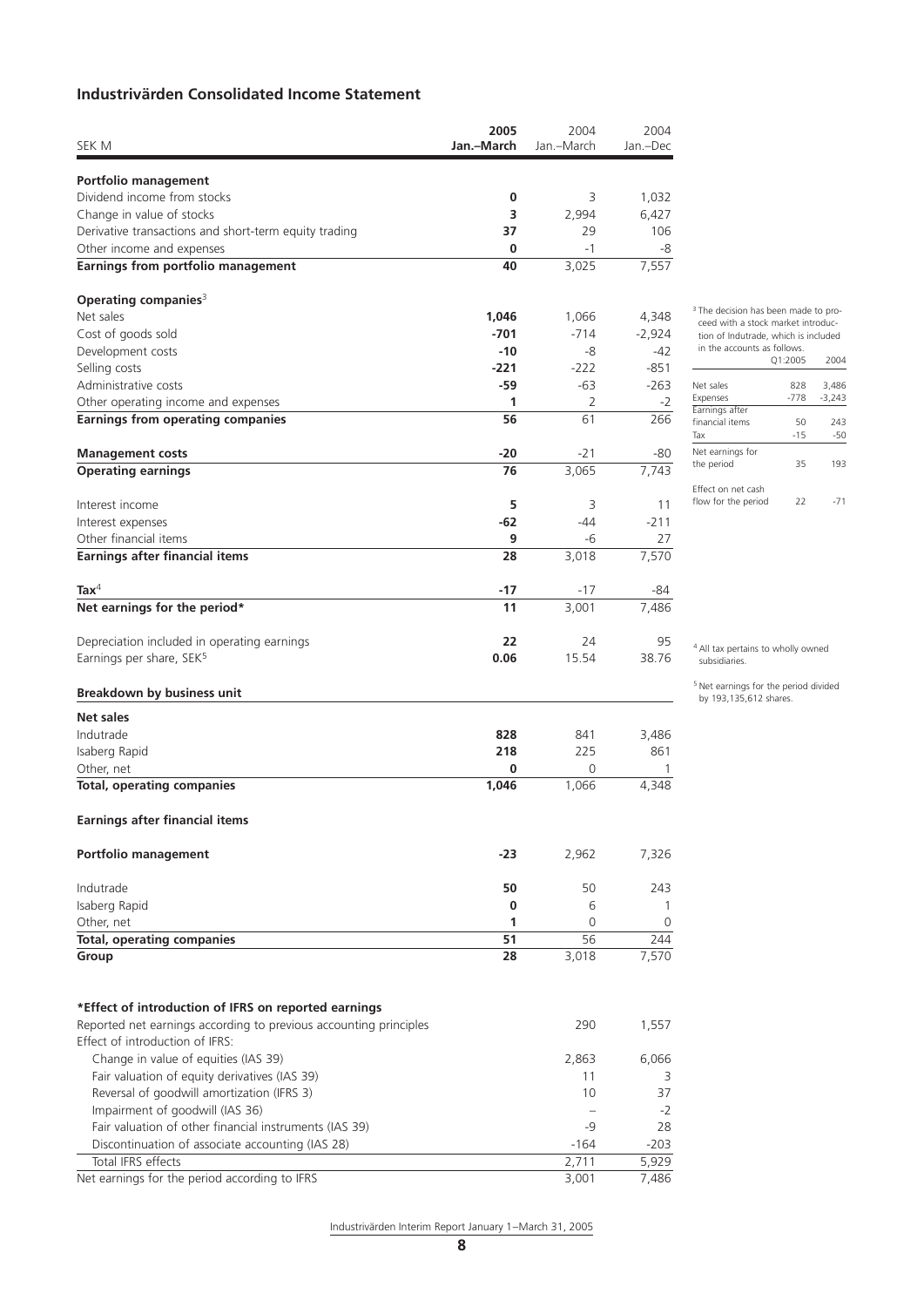## **Industrivärden Consolidated Balance Sheet**

| SEK M                                      | March 31<br>2005 | March 31<br>2004 | Dec. 31<br>2004 |
|--------------------------------------------|------------------|------------------|-----------------|
|                                            |                  |                  |                 |
| Intangible fixed assets                    | 258              | 262              | 256             |
| Tangible fixed assets                      | 517              | 554              | 521             |
| Equities                                   | 39,233           | 34,327           | 39,190          |
| Other financial fixed assets               | 25               | 26               | 24              |
| Inventories                                | 773              | 750              | 747             |
| Accounts receivable, trade                 | 682              | 712              | 667             |
| Other current assets                       | 394              | 371              | 532             |
| Cash and cash equivalents                  | 673              | 705              | 625             |
| <b>Total assets</b>                        | 42,555           | 37,707           | 42,562          |
| Shareholders' equity                       | 35,198           | 31,785           | 35,181          |
| Long-term noninterest-bearing liabilities  | 53               | 58               | 53              |
| Long-term interest-bearing liabilities     | 4,911            | 2,934            | 4,513           |
| Current noninterest-bearing liabilities    | 1,138            | 1,161            | 1,115           |
| Current interest-bearing liabilities       | 1,255            | 1,769            | 1,700           |
| Total shareholders' equity and liabilities | 42,555           | 37,707           | 42,562          |

## **Change in Consolidated Shareholders' Equity**

| SEK M                                                       | 2005<br>Jan.-March | 2004<br>Jan.-March | 2004<br>Jan.-Dec. |
|-------------------------------------------------------------|--------------------|--------------------|-------------------|
|                                                             |                    |                    |                   |
| Opening shareholders' equity according to previous          |                    |                    |                   |
| accounting principles                                       | 35,181             | 16,413             | 16,413            |
| Effect of new accounting principles*                        |                    | 12,366             | 12,366            |
| Opening shareholders' equity                                | 35,181             | 28,779             | 28,779            |
| Dividend to shareholders                                    |                    |                    | $-1,062$          |
| Actuarial pension effects                                   |                    |                    | $-14$             |
| Translation differences                                     | 6                  | 5                  | -8                |
| Net earnings for the period                                 | 11                 | 3,001              | 7,486             |
| Closing shareholders' equity                                | 35,198             | 31,785             | 35,181            |
| Shareholders' equity per share, SEK                         | 182                | 165                | 182               |
| *Effect of new accounting principles as per January 1, 2004 |                    |                    |                   |
| Fair valuation of equities (IAS 39)                         |                    | 14,165             | 14,165            |
| Fair valuation of other financial instruments (IAS 39)      |                    | $-5$               | $-5$              |
| Effect of discontinuation of associate accounting (IAS 28)  |                    | $-1,777$           | $-1,777$          |
| Effect of introduction of pension reporting (IAS 19)        |                    | $-17$              | $-17$             |
|                                                             |                    | 12,366             | 12,366            |

Industrivärden Interim Report January 1– March 31, 2005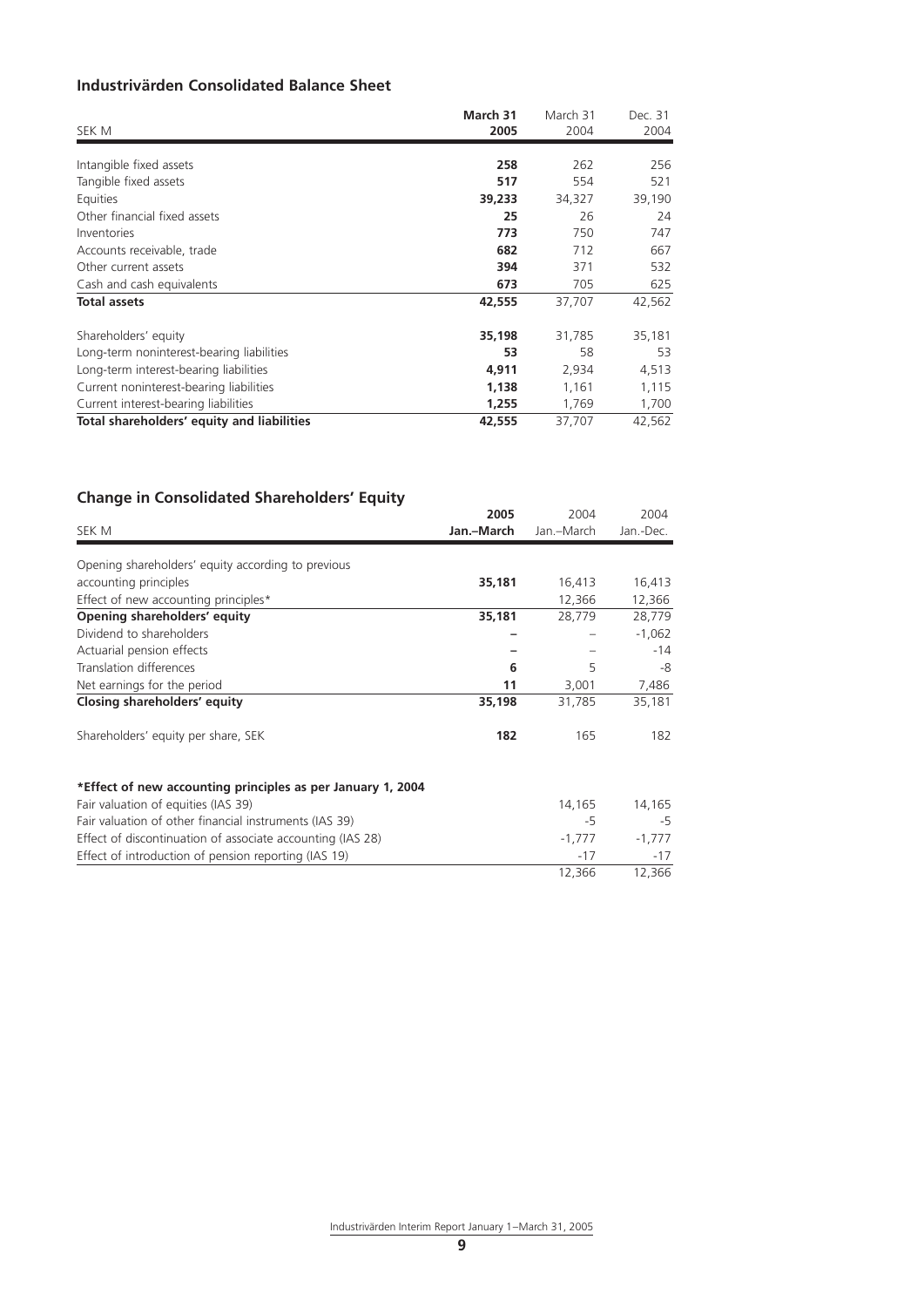## **Industrivärden Consolidated Statement of Cash Flows**

| SEK M                                                           | 2005<br>Jan.-March | 2004<br>Jan.-March | 2004<br>Jan.-Dec. |
|-----------------------------------------------------------------|--------------------|--------------------|-------------------|
| <b>OPERATING ACTIVITIES</b>                                     |                    |                    |                   |
| Operating cash flow from portfolio management                   | 89                 | $-87$              | 840               |
| Operating cash flow from operating companies                    | 4                  | $-27$              | 295               |
| Management costs paid                                           | $-22$              | $-23$              | $-76$             |
| Financial items, net                                            | $-53$              | $-41$              | $-179$            |
| <b>CASH FLOW FROM OPERATING ACTIVITIES</b>                      | 18                 | $-178$             | 880               |
| <b>INVESTING ACTIVITIES</b>                                     |                    |                    |                   |
| Cash flow from investments in portfolio management <sup>6</sup> | -36                | $-820$             | $-2,247$          |
| Cash flow from investments in operating companies               | $-16$              | $-11$              | $-75$             |
| <b>CASH FLOW FROM INVESTING ACTIVITIES</b>                      | $-52$              | $-831$             | $-2,322$          |
| <b>FINANCING ACTIVITIES</b>                                     |                    |                    |                   |
| Loans raised and amortization of debt                           | 80                 | 1,029              | 2,447             |
| Dividend paid out                                               |                    |                    | $-1,062$          |
| <b>CASH FLOW FROM FINANCING ACTIVITIES</b>                      | 80                 | 1.029              | 1,385             |
| NET CASH FLOW FOR THE PERIOD                                    | 46                 | 20                 | $-57$             |
| Cash and cash equivalents at start of year                      | 625                | 683                | 683               |
| Exchange rate difference in cash and cash equivalents           | 2                  | 2                  | -1                |
| CASH AND CASH EOUIVALENTS AT END OF PERIOD                      | 673                | 705                | 625               |

6 Pertains to changes in the Parent Company's equities portfolio.

#### **Change in Interest-Bearing Net Debt**

| SEK M                                      | 2005<br>Jan.–March | 2004<br>Jan.–March | 2004<br>Jan.-Dec. |
|--------------------------------------------|--------------------|--------------------|-------------------|
| Interest-bearing net debt at start of year | 5,412              | 2.872              | 2,872             |
| Net cash flow for the period               | -46                | $-20$              | 57                |
| Change in borrowings                       | 80                 | 1.029              | 2,447             |
| Other changes                              | $-2$               | 16                 | 36                |
| Interest-bearing net debt at end of period | 5.444              | 3.897              | 5,412             |

## **Definitions**

#### *Change in value of equities*

For equities held at both the start and end of the period, the change in market value consists of the difference in value between these two occasions. For equities sold during the period, the change in market value consists of the difference between the value at the start of the period and the payment received. For equities acquired during the period, the change in market value consists of the difference between the cost of the equities and their value at the end of the period.

#### *Interest-bearing net debt*

Interest-bearing liabilities and pensions less cash and cash equivalents and interest-bearing receivables, and for the Parent Company, also adjusted for liabilities to subsidiaries.

#### *Market value of equities portfolio*

The market value of the equities portfolio is defined as the market value of the listed portfolio (based on the market price on the balance sheet date) and the estimated fair value of the operating subsidiaries Indutrade and Isaberg Rapid (using a P/E multiple of 13 based on earnings for 2004), and shareholders' equity for other shareholdings.

#### *Net asset value*

The market value of the Parent Company's equities portfolio less net debt.

#### *Net asset value including reinvested dividends*

The development of net asset value including reinvested dividends after tax, recalculated taking into account the development of the listed portfolio. This gives a measure of how net asset value would have developed if Industrivärden had not paid any dividends and thereby had taxable earnings, since dividends rendered are tax-deductible.

#### *Net debt*

Net debt is defined as the Parent Company's interest-bearing and noninterest-bearing net debt.

#### *Net debt-equity ratio*

The Parent Company's interest-bearing net debt in relation to the market value of the Parent Company's equities portfolio.

#### *Total return*

Price trend plus reinvested dividends.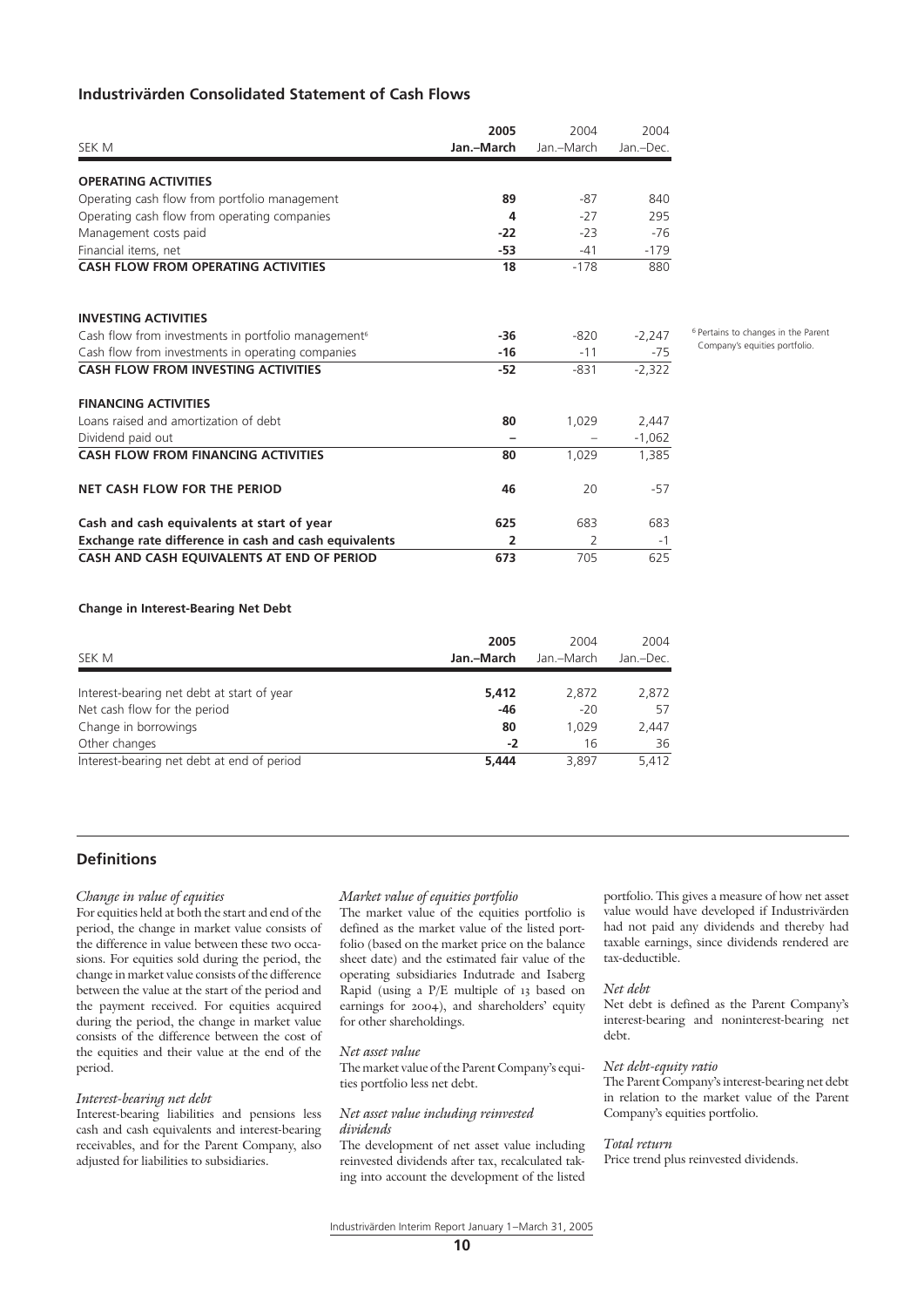## **TRANSITION TO REPORTING IN ACCORDANCE WITH IFRS**

Starting on January 1, 2005, new international reporting standards have been introduced which are compulsory for Swedish listed companies to apply in their consolidated accounting. These are called the International Financial Reporting Standards (IFRS).

Industrivärden reports according to IFRS starting with this interim report, with adjusted comparison figures for the corresponding period in 2004 (voluntary for financial instruments, IAS 39). This is being done to achieve full comparability between reporting periods. The initial effect of the transition to IFRS as per January 1, 2004, is reported as an adjustment directly against shareholders' equity. The transition to IFRS is being treated in accordance with IFRS 1.

The new reporting standards that have the greatest impact on Industrivärden's accounting are IAS 39, pertaining to the measurement of financial instruments at market (fair) value, and IAS 28, pertaining to the reporting of investments in associates. These standards govern the valuation principles for the equity and debt portfolios. IAS 19 Employee Benefits and IFRS 3, which concerns reporting of goodwill, among other things, also have some effects on the accounting. Other standards, compared with the recommendations issued by the Swedish Financial Accounting Standards Council, etc. (described in the 2004 Annual Report) have no or only a marginal effect on the Industrivärden Group's earnings and financial position. The financial statements presented in this interim report are based on International Financial Reporting Standards in their current form. Changes and interpretations may be published in 2005 that could affect the final reporting.

## **Valuation of the Financial Instruments**

IAS 39 Financial Instruments: Recognition and Measurement stipulates – among other things – that in the consolidated financial statements, most financial instruments are to be measured at fair value as per the balance sheet date. Listed stocks are valued at their market price on the balance sheet date, and equity derivatives are measured at their current market value.

At the Group level, Industrivärden has reported the continuing changes in the market value of all listed shareholdings in the income statement. In accordance with IAS 28, point 1, listed associated companies have also been reported in the same manner. Thus associated companies will no longer be reported in accordance with the equity method, but in a manner that is more equitable for holding companies.

Shares in subsidiaries are not measured at fair value according to IAS 39. As previously, these are consolidated according to the purchase method.

Reporting of changes in the market value of listed equities through the income statement will entail that compatibility is largely achieved in the accounting with reported changes in net asset value as well as that shareholders' equity will largely be in agreement with reported net asset value. The balance sheet item that deviates the most from net asset value is shares in subsidiaries, which may not be measured at fair value in the consolidated financial statements. This entailed that adjusted reported shareholders' equity on December 31, 2004, was less than net asset value in the amount of approximately SEK 1.4 billion.

Other financial instruments, such as currency and interest rate swaps, which are used to lower the level of uncertainty in the debt portfolio, are used to a limited extent and had a total earnings effect of SEK 28 M, based on a fair valuation as per December 31, 2004.

#### **Reporting of Employee Benefits**

IAS 19 governs, among other things, reporting of pensions. Industrivärden has opted to fully report actuarial gains and losses in pension calculations directly against shareholders' equity during the period in which they are incurred.

### **Reporting of Goodwill**

IFRS 3 prescribes that goodwill may no longer be amortized. Instead, the need for any impairment is tested at least once a year. Impairment is to be recognized if the reported value exceeds the recoverable value. Industrivärden performed tests for impairment as per January 1, 2004, and December 31, 2004. According to the previous accounting principles, goodwill was amortized over estimated useful life. As a consequence of IFRS 3, the goodwill amortized in 2004 must be reversed in the income statement when preparing the IFRS financial statements for 2004. However, goodwill amortization prior to January 1, 2004, does not have to be reversed. A total of SEK 37 M in amortized goodwill was reversed for 2004, of which SEK 18 M pertains to Cost of goods sold and SEK 19 M pertains to Selling costs.